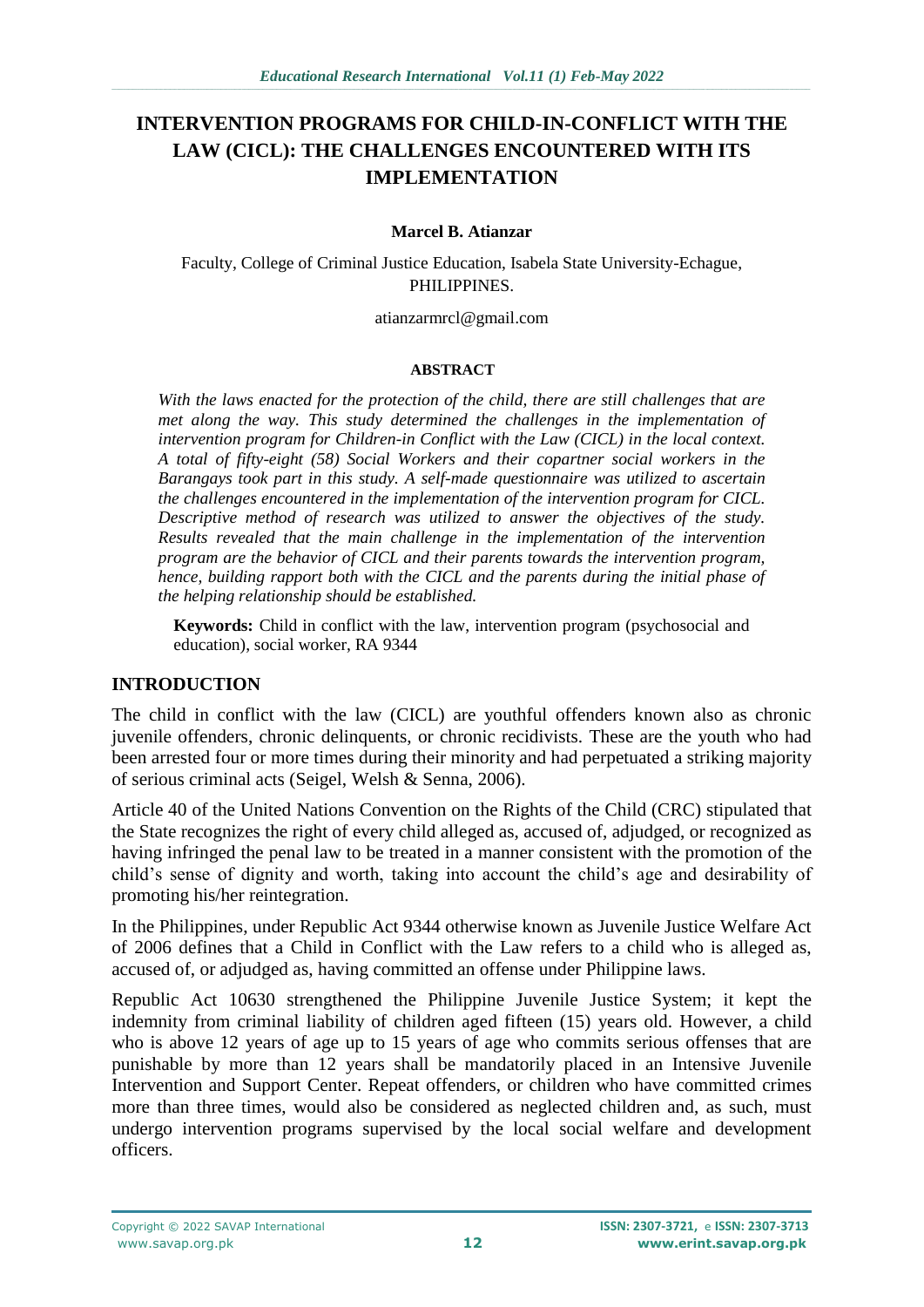These children often are those who face various multifaceted intersecting circumstances in their lives. The United Nations Children's Fund (UNICEF) confirms the diversity of risks that bring children into conflict with the law, and the importance of multi-sectoral responses that are tailored to a child's individual conditions is essential.

According to RA 9344, the state recognizes the vital role of children and youth in building the nation and shall protect and promote the children in terms of their physical, moral, spiritual, intellectual, social wellbeing and shall protect the best interests of the child. To achieve this, the state shall apply the principles of restorative justice in all its laws, programs, and policies for CICLs.

The Doha Declaration recognizes "the importance of effective, fair, humane and accountable crime prevention and criminal justice systems and the institutions comprising them as a central component of the rule of law". Effective justice systems require the establishment and observance of a strong legal framework of accountability in instances where individuals are alleged as, accused of or recognized as having infringed the penal law such as youthful offenders.

The law, then provides community-based programs such as competency and life skills development, socio cultural and recreational activities, community volunteer projects, leadership training, social services, home life services, spiritual enrichment and community and family welfare services. In addition, the Sangguniang Kabataan has been given an opportunity to formulate and implement juvenile intervention and diversion programs in the community.

# **Intervention Program for CICL**

As the state recognizes the vital role of the children and youth in nation building which complemented Dr Jose Rizals' view that the "Kabataan ang Pag-asa ng Bayan", international and national laws providing for the protection of CICL emerged. The following agencies are mandated by law to collaborate in the conduct of an intervention program: Local Government Unit (LGU), National Bureau of Investigation (NBI), Council for the Welfare of Children (CWC), Department of Education (DepED), Public Attorney's Office (PAO), Department of Interior and Local Government (DILG), Bureau of Correction (BUCOR), Philippine National Police (PNP),Bureau of Jail Management and Penology (BJMP), Commission on Human Rights (CHR), Technical Education and Skills Development Authority (TESDA), National Youth Commission (NYC) and other institutions focused on juvenile justice and intervention program.

These agencies adhere to the Implementing Rules and Regulations (IRR) of Republic Act 9344 (2006), Programs for juvenile intervention and delinquency prevention, Rule 16 IRR of RA 9344, Juvenile Justice and Welfare Council Under the Department of Justice, Resolution Number 04 series of 2006. Taking the main context of the IRR defines an intervention program as a series of activities designed to address issues that caused the child to commit an offense. It may take the form of an individualized treatment program, which may include counseling, skills training, education, and other activities that will enhance psychological, emotional and psycho-social well-being. However, the formulation of an intervention program that will be designed by LGU, NGO and other government agencies shall be aligned from the National Intervention Program. The LGU together with the Local Council for the Protection of Children and other sectors concerned shall formulate a Comprehensive Juvenile Intervention Program (Local Intervention Program) to be instituted from the barangay to the provincial level and shall cover a period of at least three (3) years. The local intervention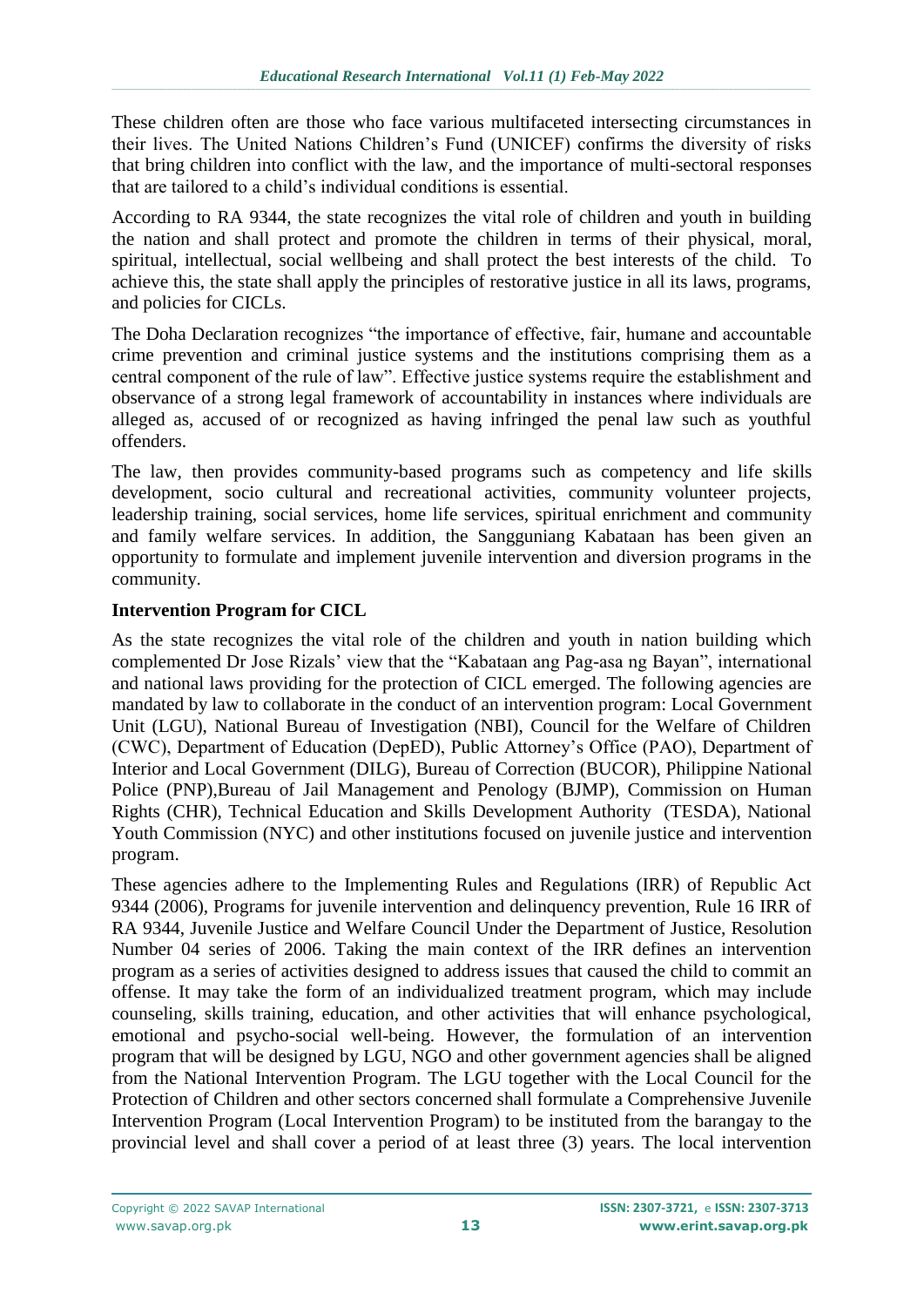program shall be implemented with proper funding and shall be reviewed and assessed annually by the LGUs to the Juvenile Justice and Welfare Council (JJWC) through the DILG.

The main purpose of Philippine Juvenile Justice System is to rehabilitate CICL (Templa, 2004), various preventive intervention program geared towards reducing children's exposure to violence, this can be done through parenting programs, school-based interventions, social skills training programs and media interventions (Sanders 2012).

Children who are in prisons usually is the focus of CICL studies, others also use secondary data to present national situations, but an analysis of the local contexts are limited (Manuel, 2019). Hence, this study is based on that premise, however, will look into the challenges encountered in the implementation of the intervention program for CICL's through the lens of the social workers. We can never underestimate how the state value the child, yet, with the laws enacted for the protection of the child, there are still challenges that are met along the way. These challenges are worth investigating for the effectiveness of an intervention program for CICLs, thereby helping them to be productive citizens.

# **OBJECTIVES OF THE STUDY**

The goal of this research is to determine the challenges encountered in the implementation of the intervention program for Child-in-Conflict with the Law (CICL) as perceived by the social workers who are hands-on in the implementation of these programs. Specifically, it sought to answer the following objectives: 1) describe the profile of the respondents in terms of age; sex; number of years in the service and 2) determine the challenges encountered in the implementation of the intervention program for CICL as to: behavior of CICL; parents' behavior towards the program, availability of personnel, financial support from the Government and physical facilities of the centers. The output of the research could be an additional input for policy making body to address the challenges encountered in the implementation of intervention programs for CICLs.

### **METHODOLOGY**

### **Research Design**

The study at hand is descriptive in nature, descriptive research design is defined as a research method that describes the characteristics of the population or phenomenon that is being studied (Salmorin, 2006). This research determines the challenges encountered by the social workers in the implementation of intervention programs for CICL.

### **Respondents and local of the study**

The social workers are from the Philippines particularly in one Municipality (district 3) and two Cities (districts 4 and 6) in Region 02. They were chosen as respondents of this study for they are the front liners in the implementation of the intervention program for CICL. A total of 58 respondents chosen using purposive sampling comprise of 16 social workers from the Municipal/City Social Worker and 42 copartner social workers from the barangays.

### **Data Measure**

To answer the objectives of the study, a self- made survey questionnaire was utilized, it was pretested and modified tailored fit to the objectives of the study. Part I described the profile of the respondents in terms of the age, sex and number of years in the service. The survey questionnaire ascertained responses of the respondents on the challenges encountered in the implementation of intervention program for CICLs. Responses are anchored through a 5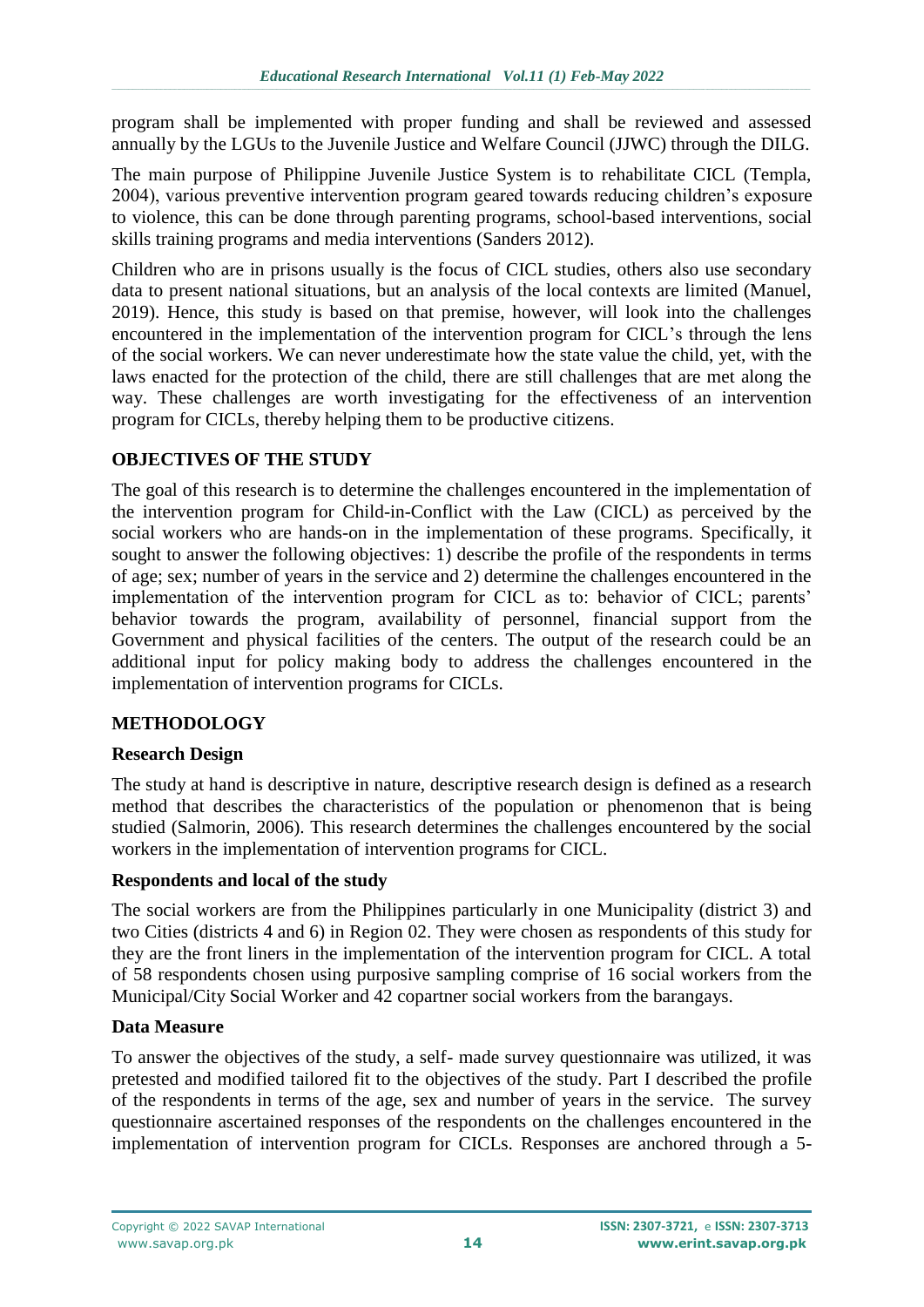point Likert scale of 1 (disagree) to 5 (strongly agree). For overall score of the respondents, the following ranges and descriptive equivalent as indicated in the questionnaire were used:

| Weights | Ranges       | <b>Descriptive Equivalent</b> |  |
|---------|--------------|-------------------------------|--|
| 5       | $4.5 - 5.0$  | <b>Strongly Agree</b>         |  |
| 4       | 3.5-4.49     | <b>Moderately Agree</b>       |  |
| 3       | 2.5-3.49     | Agree                         |  |
| 2       | $1.5 - 2.49$ | <b>Slightly Agree</b>         |  |
|         | $1.0 - 1.49$ | Disagree                      |  |

For the gathering of data, the researcher coordinated with the Municipal/City Social Welfare and Development Head for the conduct of the study, also, the availability of social workers and their copartner social workers in the barangay was sought. Likewise, an informed consent was presented to the respondents respecting their willingness and/or refusal to take part in the study. Objectives of the study were well explained, after which, the survey questionnaire was personally administered to ensure valid and reliable data.

#### **Statistical treatment**

Descriptive analysis utilizing frequency counts to describe the profile of the respondents as to the number of age, sex and years in the service was used and weighted mean to determine the challenges encountered by the social workers in the implementation of the intervention program for CICL.

# **RESULTS AND DISCUSSION**

This section presents the data gathered to answer the specific objectives of the study.

|                        | <b>Frequency</b> | Percentage |  |
|------------------------|------------------|------------|--|
| <b>Profile</b>         | $(n=58)$         | $(100\%)$  |  |
| Age                    |                  |            |  |
| $21 - 25$              | 6                | 10.34      |  |
| $26 - 30$              | $\overline{7}$   | 12.06      |  |
| $31 - 35$              | 8                | 13.73      |  |
| 36-40                  | 8                | 13.73      |  |
| $41 - 45$              | 10               | 17.24      |  |
| 46-50                  | 9                | 15.51      |  |
| 51-55                  | 5                | 8.6        |  |
| 56-above               | 5                | 8.6        |  |
| <b>Sex</b>             |                  |            |  |
| Male                   | 12               | 20.68      |  |
| Female                 | 46               | 79.31      |  |
| Number of years in the |                  |            |  |
| service                |                  |            |  |
| 21 years-above         | $\overline{4}$   | 6.89       |  |
| 16 years-20 years      | 5                | 8.62       |  |
| 11 years-15 years      | 5                | 8.62       |  |
| 6 years-10 years       | 18               | 31.03      |  |
| 2 years-5 years        | 16               | 27.58      |  |
| 1 year-below           | 10               | 17.24      |  |

### **Table 1. Profile of the respondents**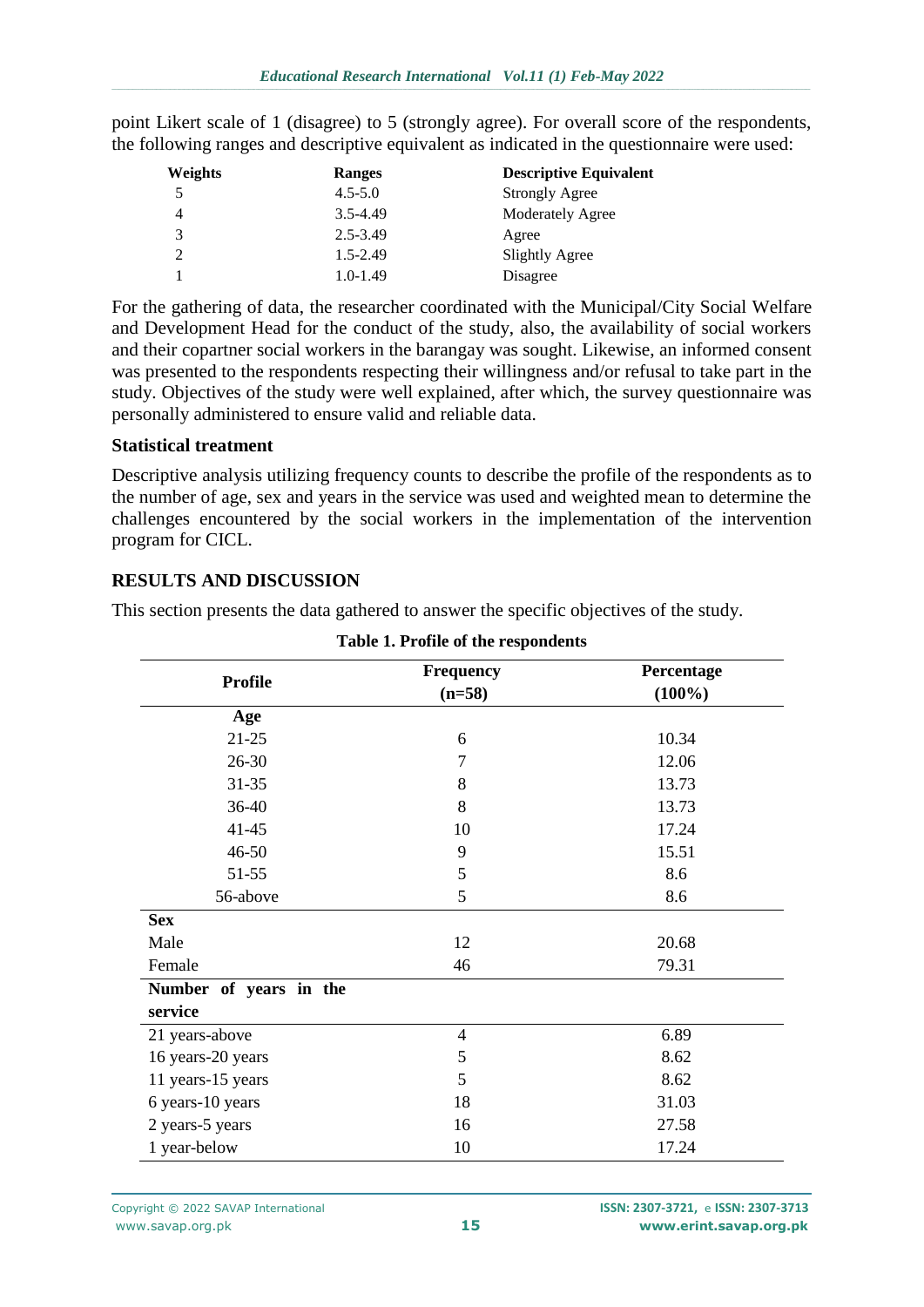Table 1 indicated the profile of the respondents according to their age, sex and number of years in the service. It revealed that the age between 40-45 years old and had the greatest number of respondents with the percentage of 17.24%. Also, there were 20.68% male and 79.31% is female respondents. The greater number of female social worker rather than male social worker perhaps may prove highest percentage of women graduates was under health, social worker, and other community development services (Bernales 2016). Furthermore, in terms of the number of years in the service of the respondents, 31.03% is the highest percentage between 6-10 years length of service. This means majority of the respondents have already been in the field and have seen and experienced various challenges in the implementation of the various intervention programs for CICL.

#### *Intervention program for CIC*

The intervention program for CICL includes *Psychosocial activities* (sports, team building, spiritual activities, gardening and counseling) and *Education* (Alternative Learning System). According to Ponterfract (2016), psychosocial support is a holistic field that involves many services beyond education. That may provide positive support for CICL. It is very useful for developing knowledge and skills that can allow CICL to engage positively with their friends, peers, family, and community members. Hence, helping them bounce back from their current situation to be more productive citizens. These activities are implemented by the respondents, what are the challenges encountered in the implementation of the program. Table 2 determines these challenges:

| <b>Items</b>                                         | <b>Mean</b> | <b>Descriptive</b>    |
|------------------------------------------------------|-------------|-----------------------|
|                                                      |             | <b>Equivalent</b>     |
|                                                      |             |                       |
| A. Behavior of CICL                                  |             |                       |
| 1. hard to establish rapport                         | 3.03        | Agree                 |
| 2. uncooperative CICL'S                              | 2.7         | Agree                 |
| 3. some CICL'S hard to cope up to the activities     | 3.03        | Agree                 |
| 4. they prioritize other matters                     | 2.93        | Agree                 |
| 5. they were not focused on the activity             | 3.03        | Agree                 |
| <b>Grand mean</b>                                    | 2.94        | Agree                 |
| <b>B. Parents Behavior Towards the Program</b>       |             |                       |
| 1. unsupportive parents                              | 2.66        | Agree                 |
| 2. lack of sympathy towards their sibling            | 2.53        | Agree                 |
| 3. pay no attention to the program                   | 2.63        | Agree                 |
| 4. lack of participation                             | 2.56        | Agree                 |
| 5. negative behavior of the parent                   | 2.53        | Agree                 |
| <b>Grand mean</b>                                    | 2.58        | Agree                 |
| <b>C. Availability of Personnel</b>                  |             |                       |
| 1. inadequacy of personnel                           | 2.13        | <b>Slightly Agree</b> |
| 2. unavailability of personnel                       | 2.20        | <b>Slightly Agree</b> |
| 3. lack of specialized personnel to conduct activity |             |                       |
| Psychosocial<br>for                                  | 2.43        | <b>Slightly Agree</b> |
| 4. lack of specialized personnel to conduct activity |             |                       |
| for Skills                                           | 2.43        | <b>Slightly Agree</b> |
| 5. lack of specialized personnel to conduct activity |             |                       |
| for Education                                        | 2.5         | Agree                 |

**Table 2. Challenges Encountered on the Implementation of Intervention Programs for CICL**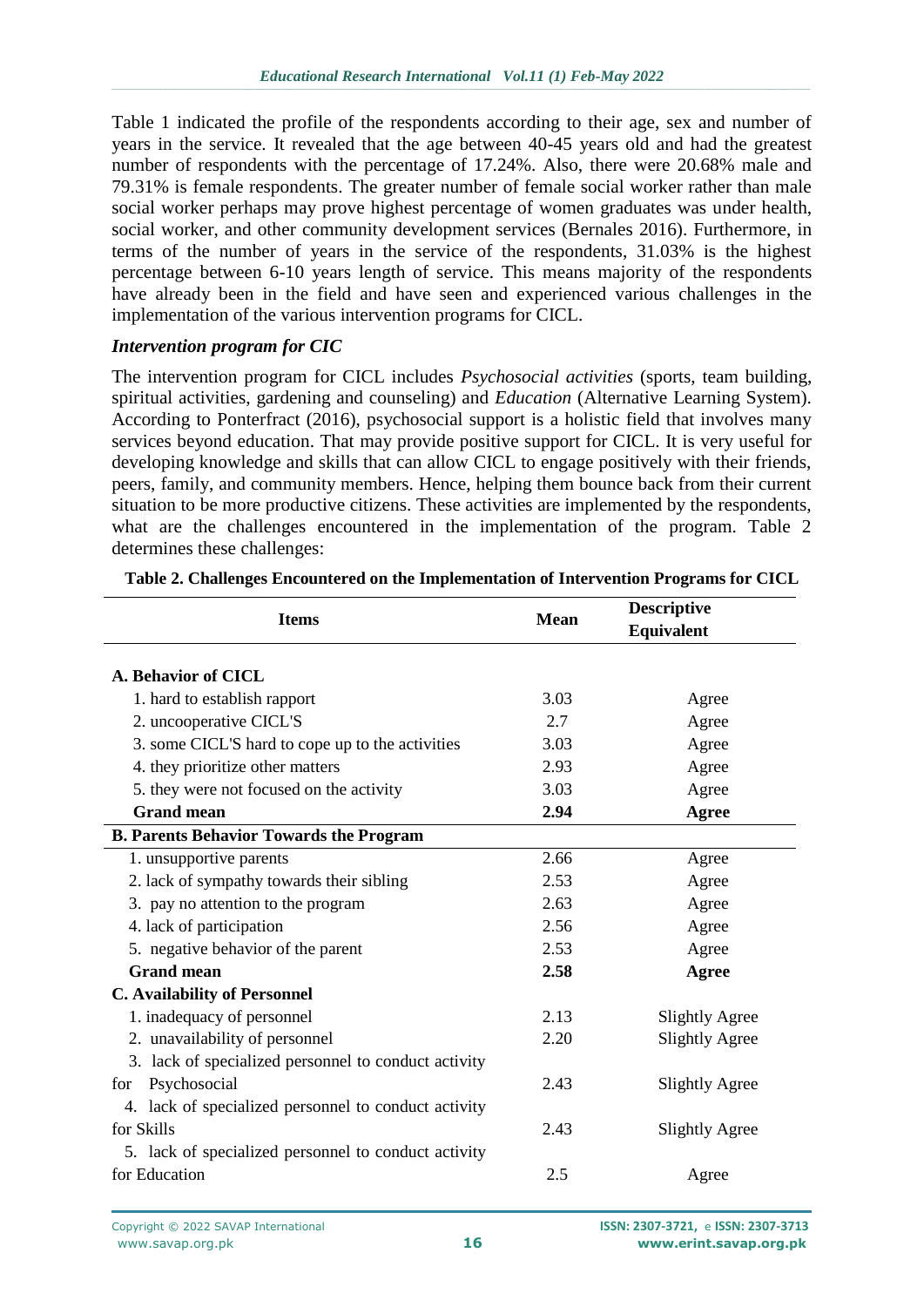| <b>Items</b>                                 | <b>Mean</b> | <b>Descriptive</b>    |
|----------------------------------------------|-------------|-----------------------|
|                                              |             | Equivalent            |
| <b>Grand Mean</b>                            | 2.33        | <b>Slightly Agree</b> |
| D. Financial support from the Government     |             |                       |
| 1. insufficient fund were given              | 2.33        | <b>Slightly Agree</b> |
| 2. delayed fund from relevant agency         | 2.06        | <b>Slightly Agree</b> |
| 3. disbursement of fund were not made        | 1.76        | <b>Slightly Agree</b> |
| 4. misappropriation of fund                  | 2.0         | <b>Slightly Agree</b> |
| 5. no fund at all                            | 1.76        | <b>Slightly Agree</b> |
| <b>Grand mean</b>                            | 1.98        | <b>Slightly Agree</b> |
| <b>E. Physical Facilities of the Centers</b> |             |                       |
| 1. center is not conducive                   | 2.46        | Slightly agree        |
| 2. lack of equipment's to be utilized        | 2.46        | <b>Slightly Agree</b> |
| 3. poor quality of equipment                 | 2.73        | Agree                 |
| 4. insufficient space of the center          | 2.4         | <b>Slightly Agree</b> |
| 5. center is not strategically located       | 2.16        | <b>Slightly Agree</b> |
| <b>Grand mean</b>                            | 2.44        | <b>Slightly Agree</b> |

Table 2 revealed the computed mean for the challenges encountered in the implementation of intervention program for CICL. As to the behavior of CICLs, respondents "agree" on the items which are hard to establish rapport, uncooperative CICLs, CICLs hard to cope-up with the activities, they prioritize other matters and were not focused on the activity as indicated in the computed mean of 3.03, 2.70, 3.03, 2.93 and 3.03 respectively with the grand mean of 2.94 with the descriptive equivalent of "agree". It can be noticed that the behavior of the CICL towards the intervention program is a challenge for the social workers, for example, building rapport is very important in starting any activity, doing so, CICLs may be more focused. The helping relationship should be established during the initial phase of any social work process, creating this relationship between child-clients and social workers is key to the successful outcome of social work intervention (Marais & Merwe, 2016). Once trust is formed between the CICL and the social worker, the helping relationship goes beyond ordinary conversations (Ruch, 2010 cited by Marais & Merwe, 2016). In addition, looking at the profile of the respondents as to their age in which majority are in their middle adulthood stage, building rapport can be an easy task since they have already gained a sense of generativity (Erikson, 1950 cited by Malone et al., 2016), generativity is making a mark in the society by nurturing others in order to create positive changes (McLeod, 2018). Also, the maternal instinct and nurturing nature of female respondents will make building trust and rapport can just be very spontaneous. Given the age and sex of the respondents can be seen to be an edge to motivate CICL's behavior to have a more positive attitude towards the intervention program, yet the length of service of the respondents may seem significant in building rapport. Building rapport with young patients takes time (Kennedy, 2000), hence, having social workers who come and go, hinders the helping-relationship.

Similarly, the mean computed on parent's behavior towards the program, as shown in the table, respondents "agree" on the items which are unsupportive parents, lack of sympathy towards their sibling, pay no attention to the program, lack of participation among parents and negative behavior of the parents indicated in the computed mean of 2.66;2.53;2.63; 2.56 and 2.53 respectively. This indicated that parents' involvement in the implementation of any intervention program to be effective is very critical. Parental involvement is still not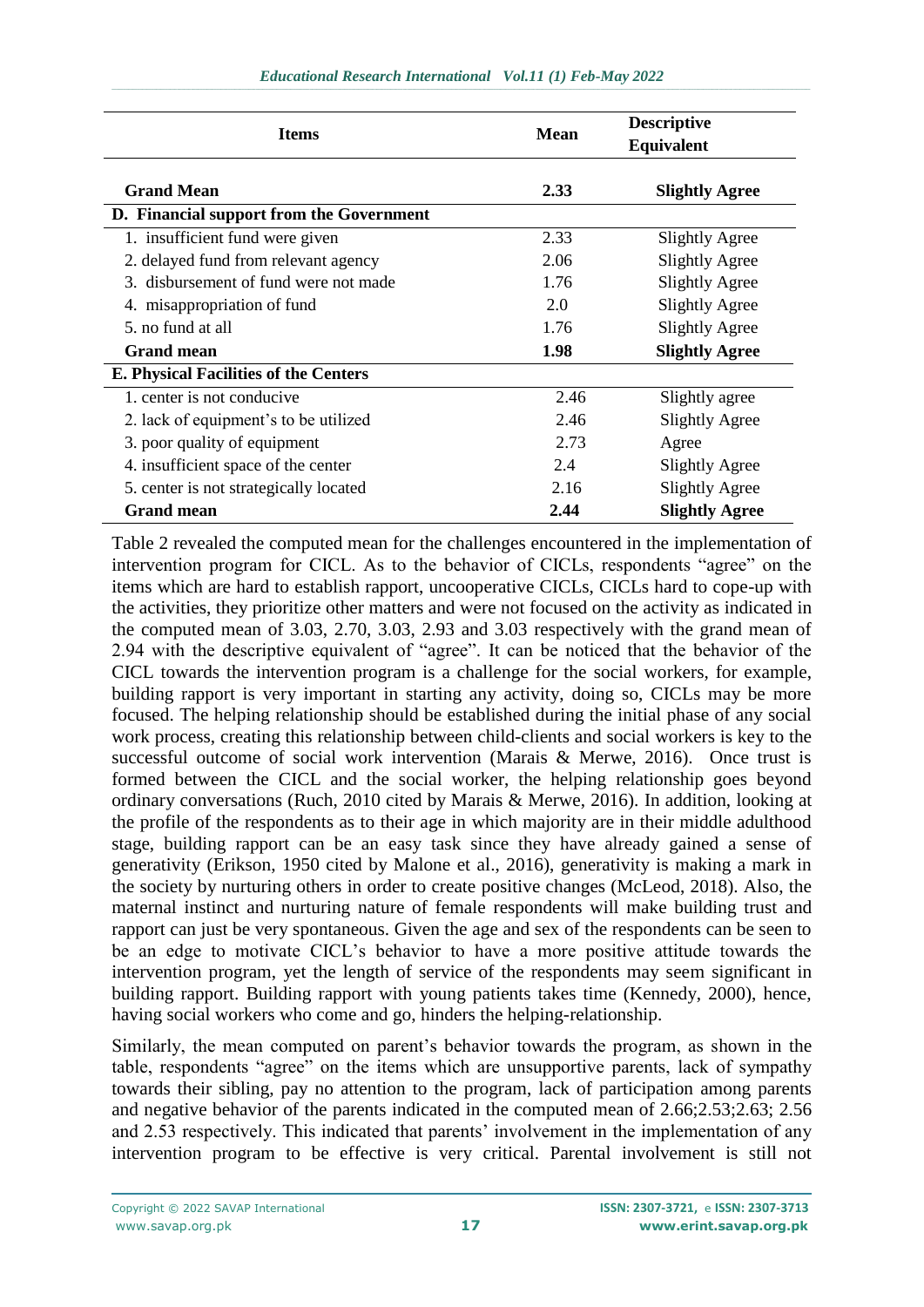adequately realized and are still underdeveloped. The parent-child relationship, whether positive or negative, is a significant factor in adolescent development. In promoting positive child outcomes in education, mental health, child welfare and juvenile justice, parental involvement is widely acknowledged of their crucial part in this undertaking (Burkey, 2015). A safe, nurturing and positive parent-child interactions place a role to the foundations for healthy child development (Gutman & Feinstein, 2010, Kirp, 2011).

Conversely, the mean computed on the availability of personnel, respondents "slightly agree" that there are inadequacy of personnel, unavailability of personnel, lack of specialized personnel to conduct activity for psychosocial and education with computed mean of 2.13, 2.20, 2.43, and 2.50 respectively with the grand mean of 2.33 (slightly agree). The personnel manning the intervention program are hands-on in the implementation of the intervention program, however, respondents "agree" that there is lack of specialized personnel to conduct activity for education as shown with its computed mean of 2.5. Educational intervention is essential to facilitate child's social reintegration, prevent from re-offending and to make them productive members of the community.

On financial support, the table revealed that the respondents "slightly agree" that there are insufficient fund given, delayed fund from relevant agency, disbursement of fund were not made, misappropriation of fund and no fund at all as indicated in the computed mean of 2.33, 2.06, 1.76, 2.00 and 1.76 respectively with the grand mean of 1.98 (slightly agree) which indicate that the program is properly subsidized by the government, however, it can be noted that the item "insufficient funds given" though was rated to be "slightly agree", topped this category on the challenges encountered by the respondents on the implementation of the intervention program. Thus, this means that at times, funds were still somewhat insufficient in the implementation of the program. According to Irene (2013) lack of funds is a hindrance in the implementation of the intervention program. Under sec 15 of RA 9344 stipulated that one percent (1%) of the internal revenue shall be allotted to barangays, municipalities, and cities for strengthening and implementation of the program of the Local Councils for the Protection of Children (LCPC). The disbursement of funds shall be a concern of LGUs.

Lastly, on physical facilities, as shown on the table, respondents "slightly agree" that the center is not conducive, lack of equipment to be utilized, insufficient space and center is not strategically located with computed mean of 2.46, 2.73, 2.40, 2.16 respectively with the grand mean of 2.44 (slightly agree) which means that the general physical facilities of the center was not that of a major problem in the implementation of intervention program. However, notice that respondents agree that there is "poor quality of equipment" with a computed mean of 2.73. This parallels with the rating given on the "insufficient fund". Hence, this needs to be dealt with, conceivably the effectiveness of the intervention program can also be attributed to the quality of equipment used during its implementation.

In summary, results revealed that the challenges encountered by the social workers in the implementation of the intervention program for CICL were mainly the behaviors of the CICLs and their parents. Also, the dearth of personnel especially those who specialized in the conduct of the educational program is evident. Although, the program is subsidized by the government, there is still not enough funds to cover all the needs which is reflected in the quality of equipment provided for the program.

# **CONCLUSIONS AND RECOMMENDATIONS**

For an intervention program to be successful, the need for full cooperation of the beneficiaries is vital. A person's cognitive mechanisms impacts his decision making for rehabilitation, depending on how he perceives a situation or an activity to be beneficial but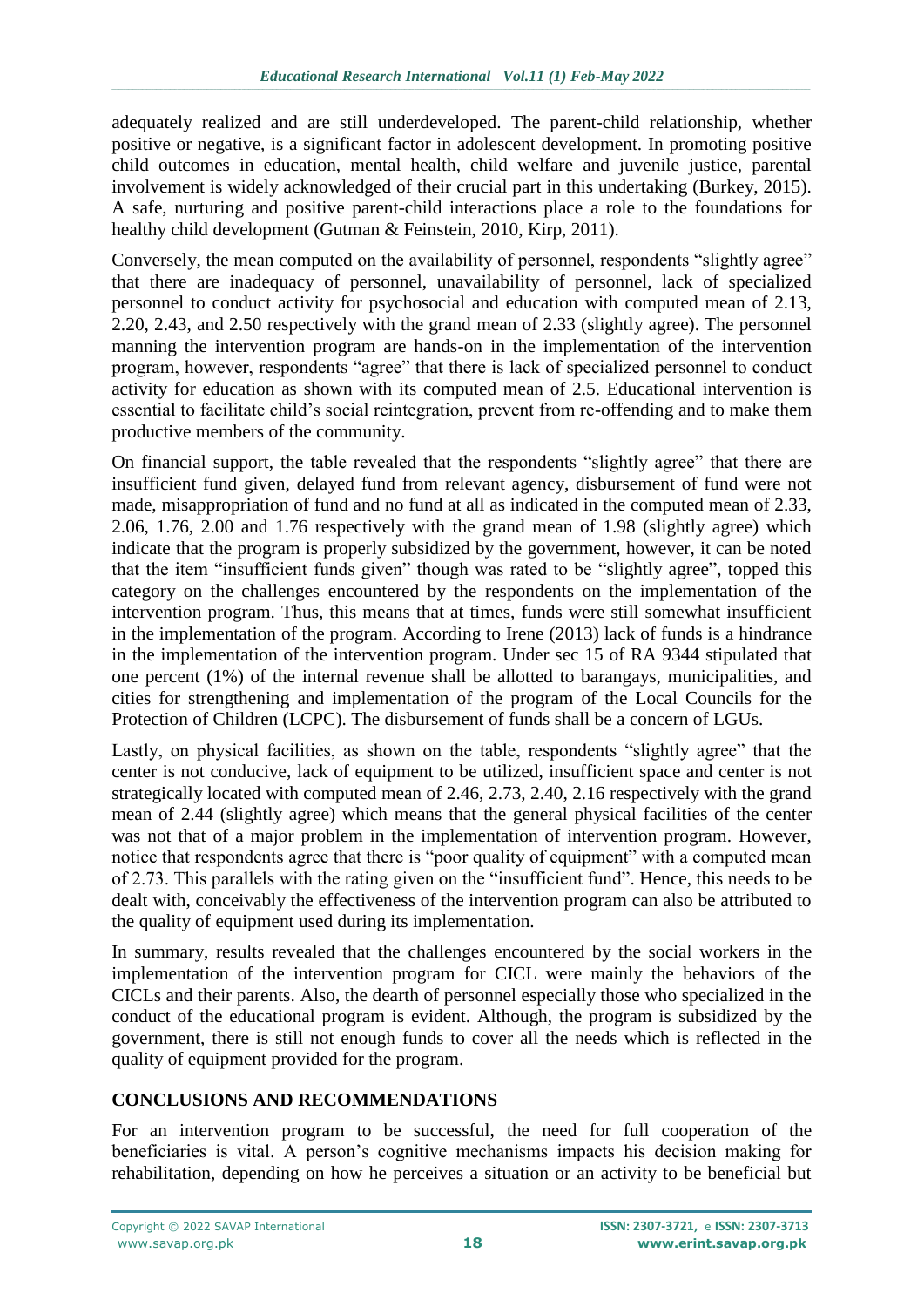then a person has the capacity for adaptability if given the proper motivation and trust to accommodate new learnings.

Based on the findings of the study, it is then recommended that the social workers and other significant people who are involved in the implementation of the intervention program to consider the establishment of rapport and trust with the CICL in the initial phase of the helping relationship so that they will be able to embrace the activities presented. Special focus should also be given to parents of CICL with regards to their major role in the holistic development of their children, this can be done through a sensitivity parenting seminar, personality development or a reorientation of values. For social workers especially their copartner social workers in the barangay to continuously upgrade their knowledge on psychosocial activities. Further, the need for additional budget to make ends meet may be considered.

# **REFERENCES**

- [1]. Bernales, L.S. (2016). *Employment Rate in October 2016.* Philippine Statistics Authority. *[https://psa.gov.ph/content/employment-rate-october-2016-estimated-953](https://psa.gov.ph/content/employment-rate-october-2016-estimated-953-percent) [percent](https://psa.gov.ph/content/employment-rate-october-2016-estimated-953-percent)*
- [2]. Burkey MD, Hosein M, Purgato M, Adi A, Morton I, Kohrt BA, Tol WA. (2015). *Psychosocial interventions for disruptive behavioural problems in children living in low- and middle-income countries: Study protocol of a systematic review. BMJ Open*. 2015 May 20;*5*(5): e007377. DOI: 10.1136/bmjopen-2014-007377.
- [3]. Eyberg SM, Nelson MM & Boggs SR (2008). Evidence-Based Psychosocial Treatments for Children and Adolescents with Disruptive Behavior. *Journal of Clinical Child & Adolescent Psychology, 37*:1, 215-237, DOI: 10.1080/15374410701820117
- [4]. Gutman, Leslie Morrison; Feinstein, Leon (2010). Parenting behaviours and children's development from infancy to early childhood: Changes, continuities, and contributions. *Early Child Development and Care, 180(4), 535– 556.* DOI:10.1080/03004430802113042
- [5]. Irene EA, Labid SC, Pacayra EA, (2011) Status of Children in conflict with the Law in Samar. Philippines: Input to intervention program, *<https://www.academia.edu/52095776/>*
- [6]. Kennedy, M (2000). *Building rapport with young patients takes time and skill.* National Library of Medicine.<https://pubmed.ncbi.nlm.nih.gov/10843022/>
- [7]. Manuel, E. (2019). The long-term effects of rehabilitation Programs for children in conflict with the law. International *Journal of English, Literature and Social Sciences 4*(6) *<https://dx.doi.org/10.22161/ijels.46.54>*
- [8]. Malone, J., Lui, S., Vaillant, G., Rentz, D. & Waldinger, R. (2017). Midlife Eriksonian Psychosocial Development: Setting the Stage for Cognitive and Emotional Health in Late Life. *Developmental Psychology 52* (3) DOI: [10.1037/a0039875](https://dx.doi.org/10.1037%2Fa0039875)
- [9]. McLeod, S. (2018). *Erik Erikson's Stages of Psychosocial Development.* <https://www.simplypsychology.org/Erik-Erikson.html>

[www.savap.org.pk](http://www.savap.org.pk/) **19 [www.erint.savap.org.pk](http://www.journals.savap.org.pk/)**